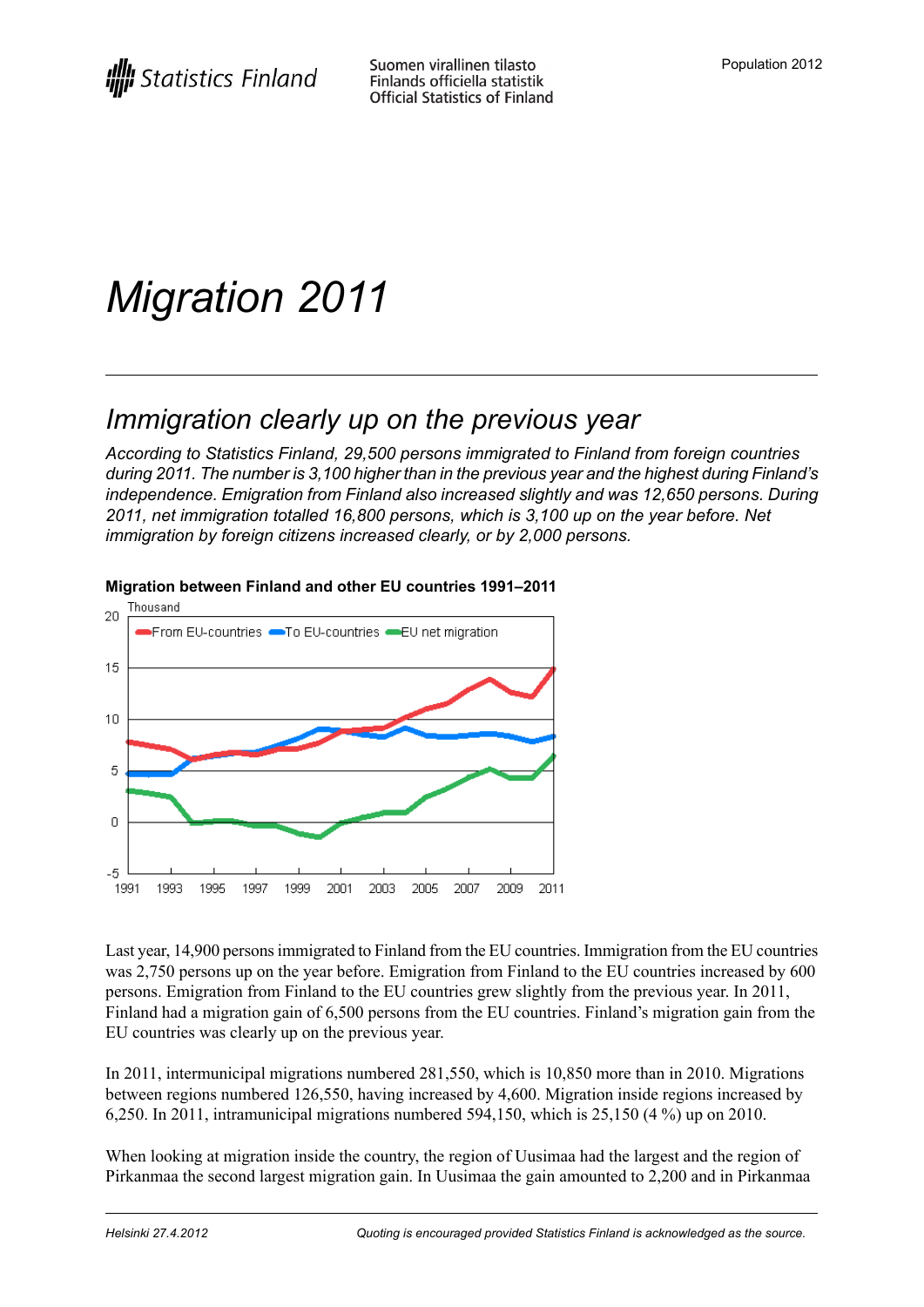to 1,450 persons. Migration gain relative to the population was the largest in Pirkanmaa where it was three per mille. The regions having suffered the largest population loss in migration inside the country were Lapland and Kainuu where the migration loss was 700 persons. Kainuu had the largest relative migration loss of eight per mille. Relative migration loss was the second largest in Lapland. Twelve regions suffered migration loss in intramunicipal migration.

No region suffered migration loss in migration between Finland and foreign countries. The number of regions with migration loss drops clearly when net international migration is taken into consideration. The sum of net immigration and net emigration was negative in only six regions.

| 1)<br>Year | <b>Type</b> |                                                     |        |            |               |  |
|------------|-------------|-----------------------------------------------------|--------|------------|---------------|--|
|            |             | Intermunicipal Intramunicipal migration Immigration |        | Emigration | Net migration |  |
| 2000       | 243,034     | 544,690                                             | 16,895 | 14,311     | 2,584         |  |
| 2001       | 263,989     | 594,609                                             | 18,955 | 13,153     | 5,802         |  |
| 2002       | 256,382     | 577,888                                             | 18,113 | 12,891     | 5,222         |  |
| 2003       | 255,502     | 593,589                                             | 17,838 | 12,083     | 5,755         |  |
| 2004       | 265,157     | 599,494                                             | 20,333 | 13,656     | 6,677         |  |
| 2005       | 274,642     | 617,327                                             | 21,355 | 12,369     | 8,986         |  |
| 2006       | 272,280     | 593,286                                             | 22,451 | 12,107     | 10,344        |  |
| 2007       | 278,907     | 589,363                                             | 26,029 | 12,443     | 13,586        |  |
| 2008       | 268,524     | 561,549                                             | 29,114 | 13,657     | 15,457        |  |
| 2009       | 263,646     | 571,617                                             | 26,699 | 12,151     | 14,548        |  |
| 2010       | 270,688     | 568,997                                             | 25,636 | 11,905     | 13,731        |  |
| 2011       | 281,537     | 594,140                                             | 29,481 | 12,660     | 16,821        |  |

#### **Internal migration and in- and out-migration 2000–2011**

1) The regional division in all years is the one valid on 1 January 2012.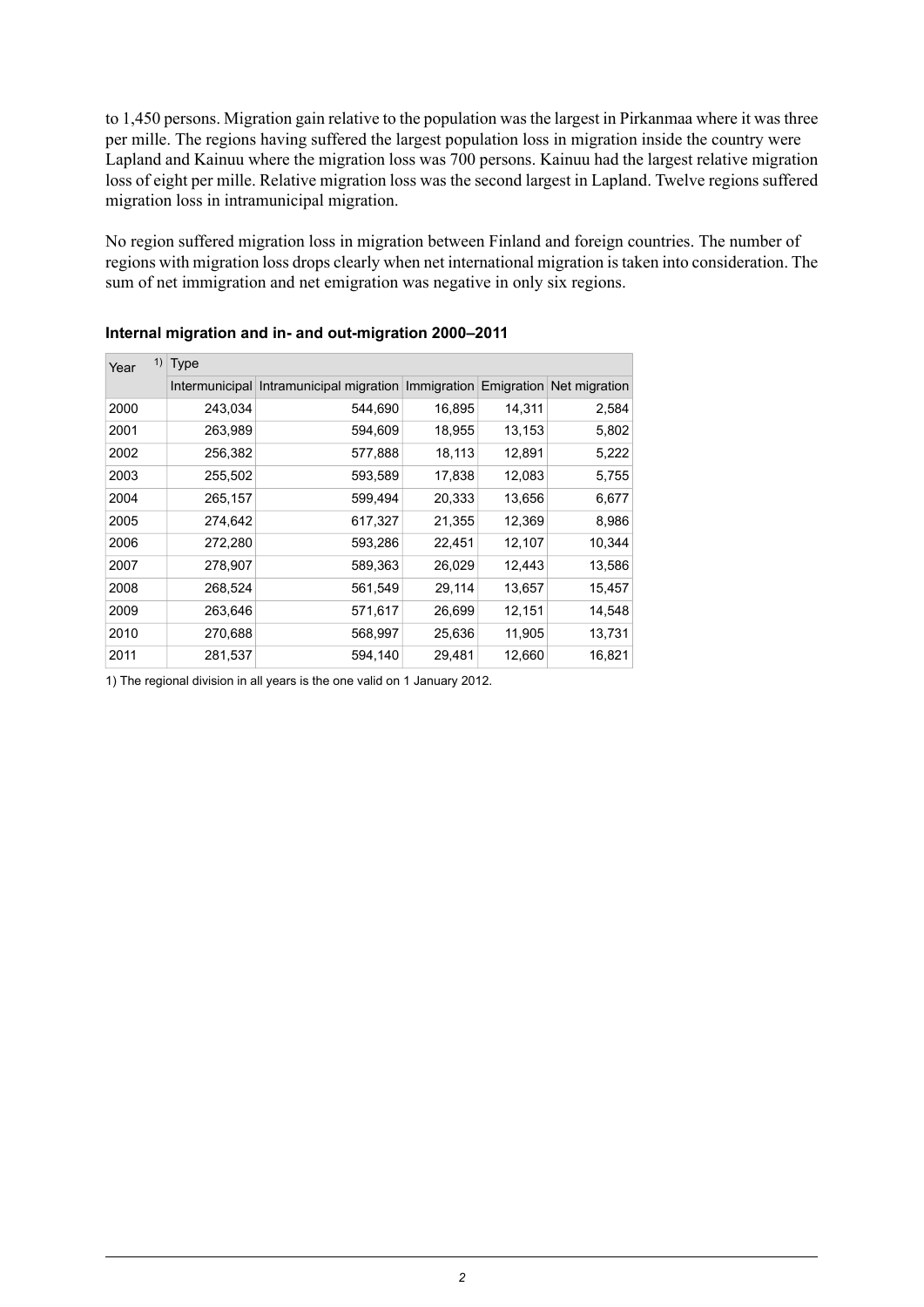## *Contents*

## *Tables*

| <b>Appendix tables</b>  |  |
|-------------------------|--|
|                         |  |
|                         |  |
| <b>Figures</b>          |  |
| <b>Appendix figures</b> |  |
|                         |  |
|                         |  |
|                         |  |
|                         |  |
|                         |  |

|--|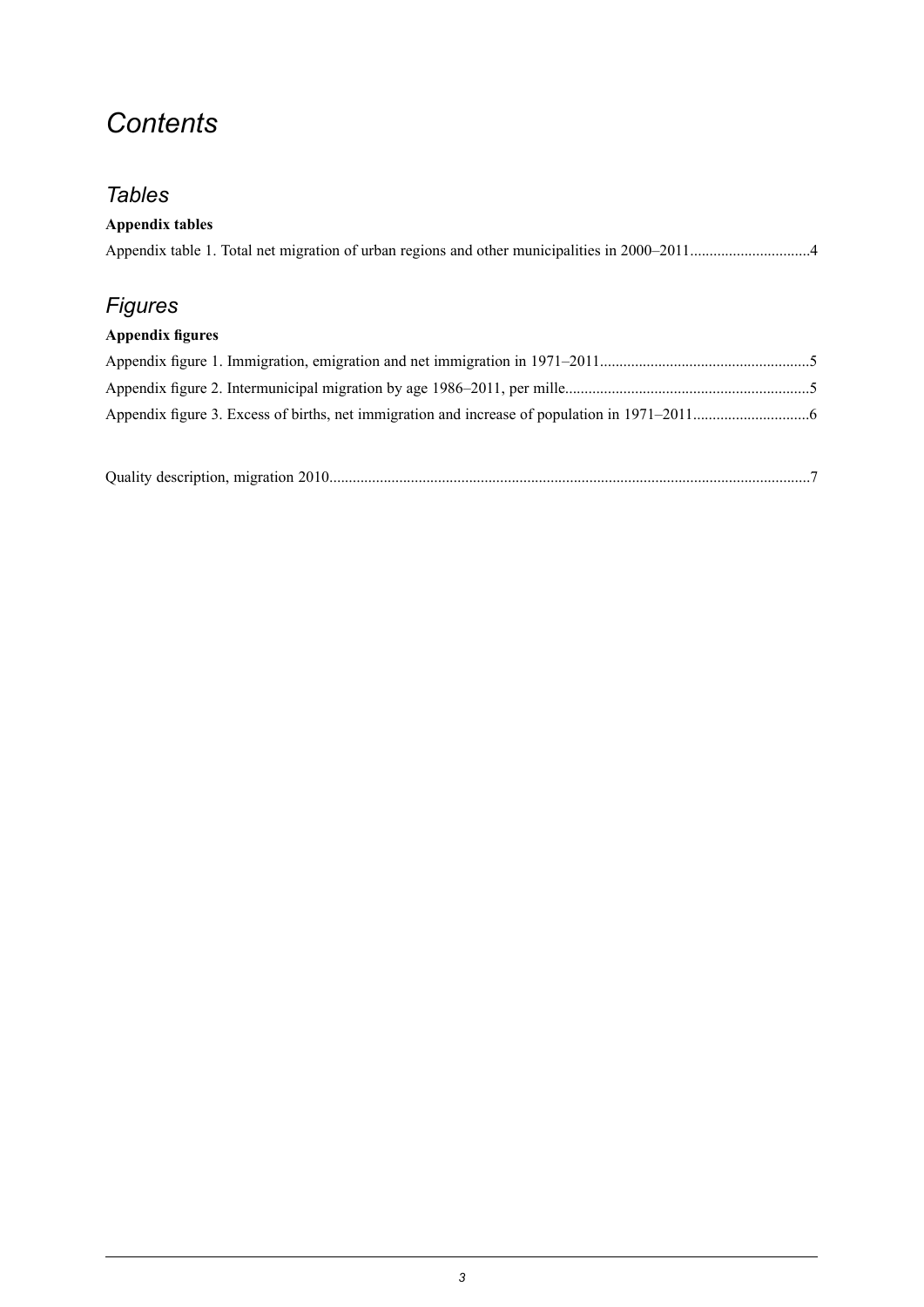## *Appendix tables*

| Year | Migration area <sup>1)</sup> |        |                                                  |  |  |  |
|------|------------------------------|--------|--------------------------------------------------|--|--|--|
|      | <b>Whole Country</b>         |        | Urban regions <sup>2)</sup> Other municipalities |  |  |  |
| 2000 | 2 5 8 4                      | 12 695 | $-10$ 111                                        |  |  |  |
| 2001 | 5802                         | 15 282 | -9480                                            |  |  |  |
| 2002 | 5 2 2 2                      | 10794  | -5 572                                           |  |  |  |
| 2003 | 5755                         | 9567   | $-3812$                                          |  |  |  |
| 2004 | 6677                         | 9 107  | $-2430$                                          |  |  |  |
| 2005 | 8986                         | 11 830 | $-2844$                                          |  |  |  |
| 2006 | 10 344                       | 13864  | $-3520$                                          |  |  |  |
| 2007 | 13 586                       | 15895  | $-2309$                                          |  |  |  |
| 2008 | 15 457                       | 18 693 | $-3236$                                          |  |  |  |
| 2009 | 14 548                       | 16805  | $-2257$                                          |  |  |  |
| 2010 | 13731                        | 16 188 | $-2457$                                          |  |  |  |
| 2011 | 16 821                       | 20 032 | $-3211$                                          |  |  |  |

#### <span id="page-3-0"></span>**Appendix table 1. Total net migration of urban regions and other municipalities in 2000–2011**

1) Classification of the demographic statistics

2) Urban municipalities and their satellite municipalities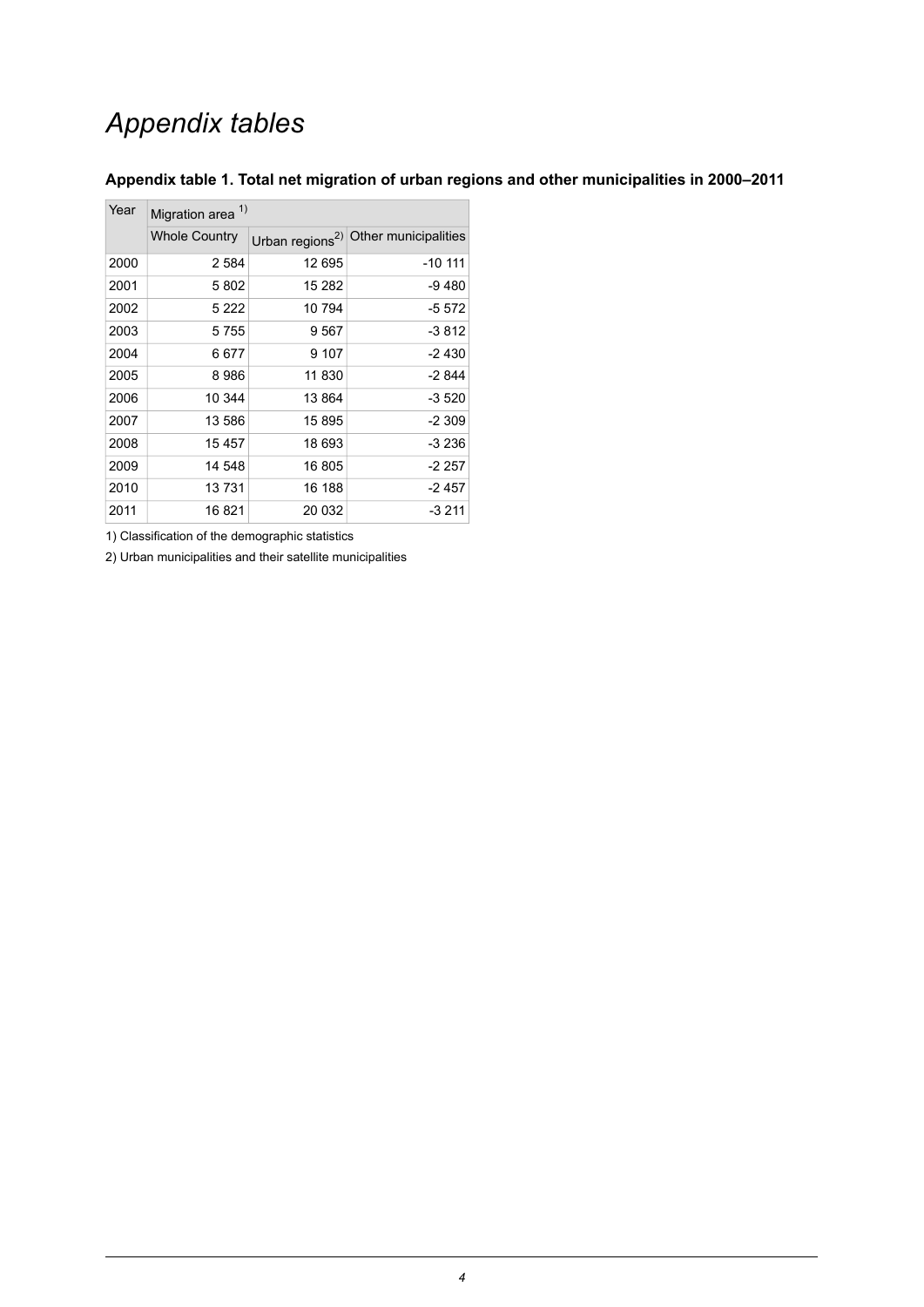## *Appendix figures*



#### <span id="page-4-0"></span>**Appendix figure 1. Immigration, emigration and net immigration in 1971–2011**

<span id="page-4-1"></span>

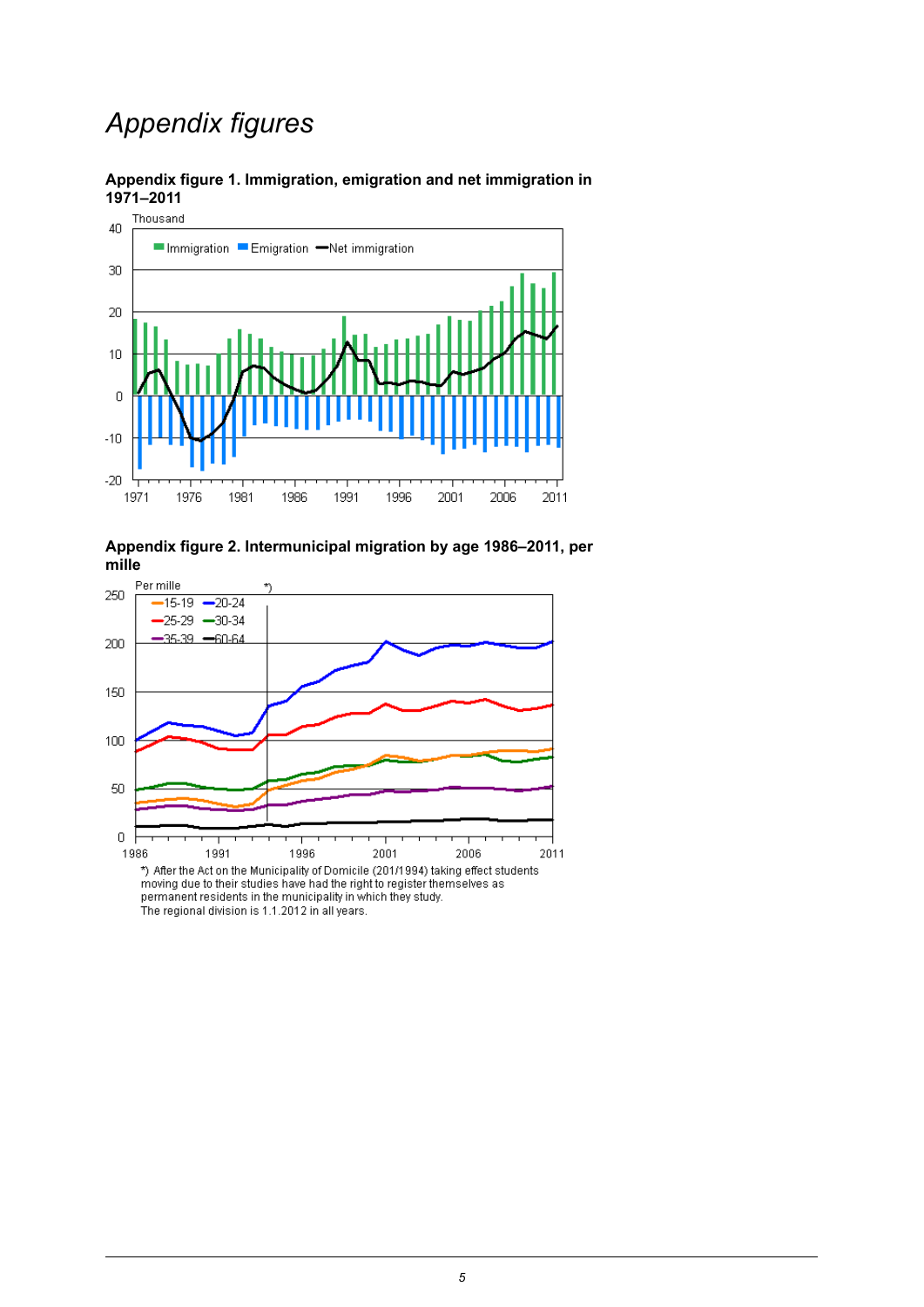## <span id="page-5-0"></span>**Appendix figure 3. Excess of births, net immigration and increase of population in 1971–2011**

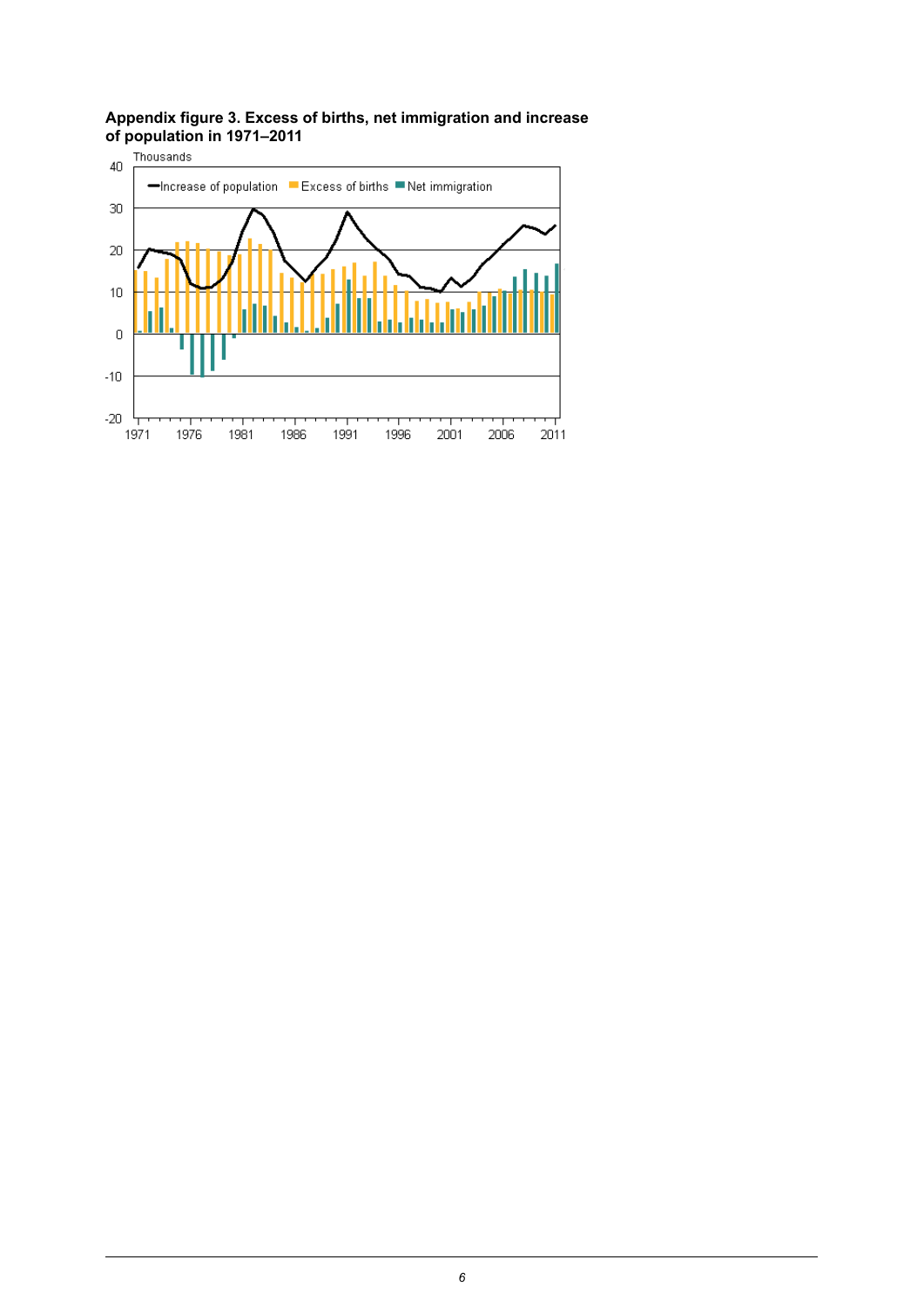## <span id="page-6-0"></span>*Quality description, migration 2010*

### *1. Relevance of statistical information*

The main source used when producing Finnish population statistics is the Population Information System of the Population Register Centre. Changes in the data on the vital events of the resident population are updated into the Population Information System continuously by local population register authorities. From 1971 Statistics Finland has obtained population data from the Population Register Centre.

The last population registration was carried out in Finland on 1 January 1989. After that the Population Information System has been updated by notifications of changes. The data stored in the Population Information System are specified in the Population Information Act (11 June 1993/507).

Statistics Finland's function is to compile statistics on conditions in society (Statistics Finland Act of 24 January 1992/48). These also include demographic statistics. Statistics Finland's Rules of Procedure defines the Population Statistics unit as the producer of demographic statistics (Statistics Finland's Rules of Procedure, TK-00-444-12).

In accordance with the Act on the Municipality of Domicile, the municipality of domicile and the place of residence of individuals are recorded in the Population Information System. The municipality in which a person lives or the one construed by the inhabitant as the municipality of domicile on the grounds of residence, family ties, livelihood or other equivalent circumstances, or to which the inhabitant has close links due to the aforementioned circumstances is deemed the municipality of domicile. (Act on the Municipality of Domicile, 201/1994.) The population registered in the Population Information System is divided into those present and those absent. Those present are permanent residents of Finland, either Finnish nationals or aliens. Those absent are Finnish nationals who when emigrating from the country have reported that they intend to be absent from Finland for more than one year, with the exception of Finnish nationals who are diplomats and those working in development co-operation (Act on the Municipality of Domicile, 201/1994.) Only changes in the population resident in Finland on 31 December are taken into account when compiling statistics on vital events. Persons moving to Finland from abroad are classified in the population statistics if the place of residence they have declared as their municipality of domicile is later confirmed as their place of residence.

#### *Internal migration*

Those changing place of domicile are expected within one week of the move to report on the change of address, specifying all family members involved in the move. The notice is delivered to the register office of the new place of residence. The move is indicated as either a permanent or a temporary one, and once the register office receives the notice, the register office determines whether the nature of the move involves a permanent or temporary change of domicile. Since 1 June 1994, when the Act on the Municipality of Domicile (201/1994) came into effect, students moving due to their studies have had the right to register themselves as permanent residents in the municipality in which they study. If a person is placed for a long time in regelar institutional or family care somewhere else as in his or her municipality of residence, his or her move could have been regarded as a permanent move since 2011 to the municipality where the activity unit of care is locating (1377/2010). Data on the change of dwelling and place of domicile are transferred in machine-language format to the Population Information System. The register office of the new place of residence sends the data on the new place of domicile to the register office of the former place of residence. (Population Data Act 507/1993 and amendment 202/1994; Act on the Municipality of Domicile 201/1994; Decree on the Municipality of Domicile 351/1994)

The effect of annexations has been taken into account in the statistics on the volume of migration in the years of 1987–2011. The effect of the change in the statistical period is illustrated below in connection with the description of the intra-municipal migration concept.

The propensity for internal migration, or the rate of internal migration, refers to the number of migrants per 1,000 of the mean population in the area of departure. The propensity for internal migration indicates the migrants per 1,000 of the mean population in the age group in question.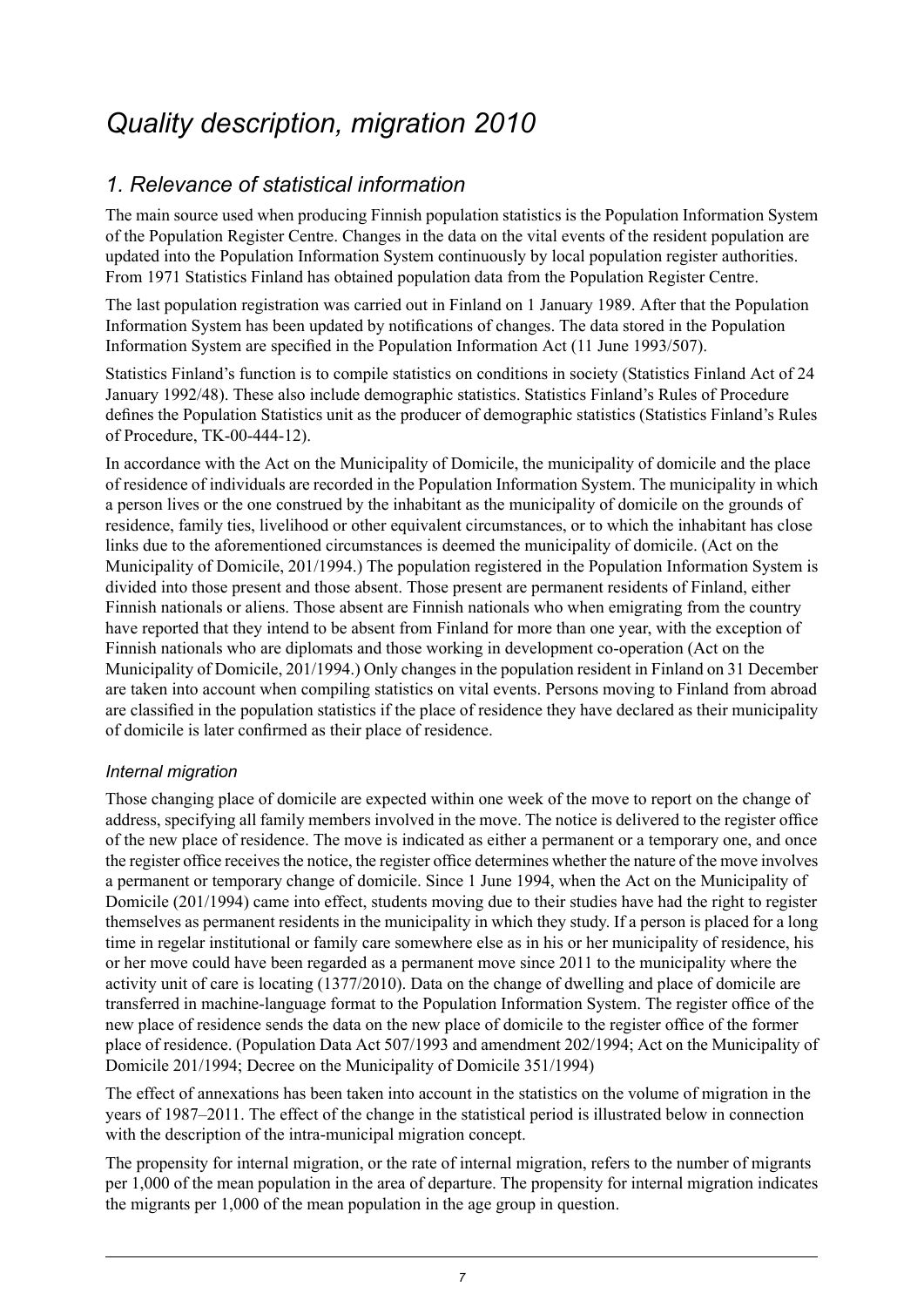The coming into force of the Act on the Municipality of Domicile has increased with 10,000 moves the volume of intramunicipal migration yearly in 1994–2011.

#### *Intramunicipal migration*

Statistics Finland receives information on the changes in place of residence that involve a permanent change of domicile. These changes in domicile are classified at Statistics Finland into intramunicipal moves and intermunicipal moves. Intramunicipal moves consist of moves from one dwelling to another within the same municipality, with moves from one building or house to another forming a separate sub-category. Intramunicipal statistics dating to 1986 and earlier cover only moves from one building or house to another within the same municipality.

Until 1993, the concept of intramunicipal migration consisted of moves from one household-dwelling unit to another within the same municipality. Since 1994, intramunicipal moves from institutional household-dwelling units to private household-dwelling units and vice versa have been included in the data. Moves from a situation where there is no permanent dwelling to private household-dwellings and vice versa have been classified as intramunicipal migration since 1994. This change in the concept has resulted in an increase of about 6 per cent in the intramunicipal migration data.

When the data for 1993 were produced, the statistical period was also changed from the period of 2 January to 1 January into 1 January to 31 December because of the corresponding change in the Population Information System. In the transition year the statistical period fell one day short of one year (the effect being 11,000 cases of intramunicipal migration and 4,500 cases of intermunicipal migration).

#### *Immigration and emigration*

A Finnish citizen having entered the country must notify the register office if his/her intended stay in the country exceeds three months. The register office will update his/her data in the Population Information System (Act 661/2009). A foreign citizen may enter Finland provided he/she holds a required valid visa, residence permit or residence permit for an employed or self-employed person, unless he/she is an EU or EEA citizen or unless otherwise provided by an international agreement binding Finland (Aliens Act 301/2004). An EU or EEA citizen may stay in the country without a separate permit for three months, after which his/her stay in the country requires justifications and registration with the register office. An intend of living almost a year in the country is a prerequisite for EU or EEA citizens to become registered as permanent residents in Finland and besides one year's living in the country is required also before this intended living. After a citizen of the third countries have travelled to Finland his or her work or studies must stand or he or she must have a job contract of almost two years before he or she can get right to the municipality of domicile in Finland. (399/2007) The register office enters the information about the domicile of a foreign citizen into the Population Information System if the person receives a municipality of domicile and a permanent place of residence in it in Finland as defined in the Act on the Municipality of Domicile (201/1994).

At a justified request, the information on a foreign citizen may also be entered after a short stay if he/she has, for example, a temporary place of residence in Finland as defined in the Act on the Municipality of Domicile and the entry is necessary for the realisation of rights related to employment or a similar circumstance (Act 661/2009). In statistics on population changes, a person's move into Finland from elsewhere is regarded as immigration only if a notation has been made into the Population Information System that he/she has received a permanent place of residence in Finland.

Persons emigrating from the country must submit a notice of change of address in the same way as persons who migrate within the country (Acts 661/2009, 201/1994). Persons who move to live abroad for more than one year are primarily regarded as emigrants. An exception to this are Finnish diplomats and persons working in development co-operation, etc. (Act on the Municipality of Domicile 201/1994). In accordance with an agreement between the Nordic countries, a period of residence of less than six months is not regarded as a move (Act on the Municipality of Domicile 201/1994, Decree and Treaty 96/2006).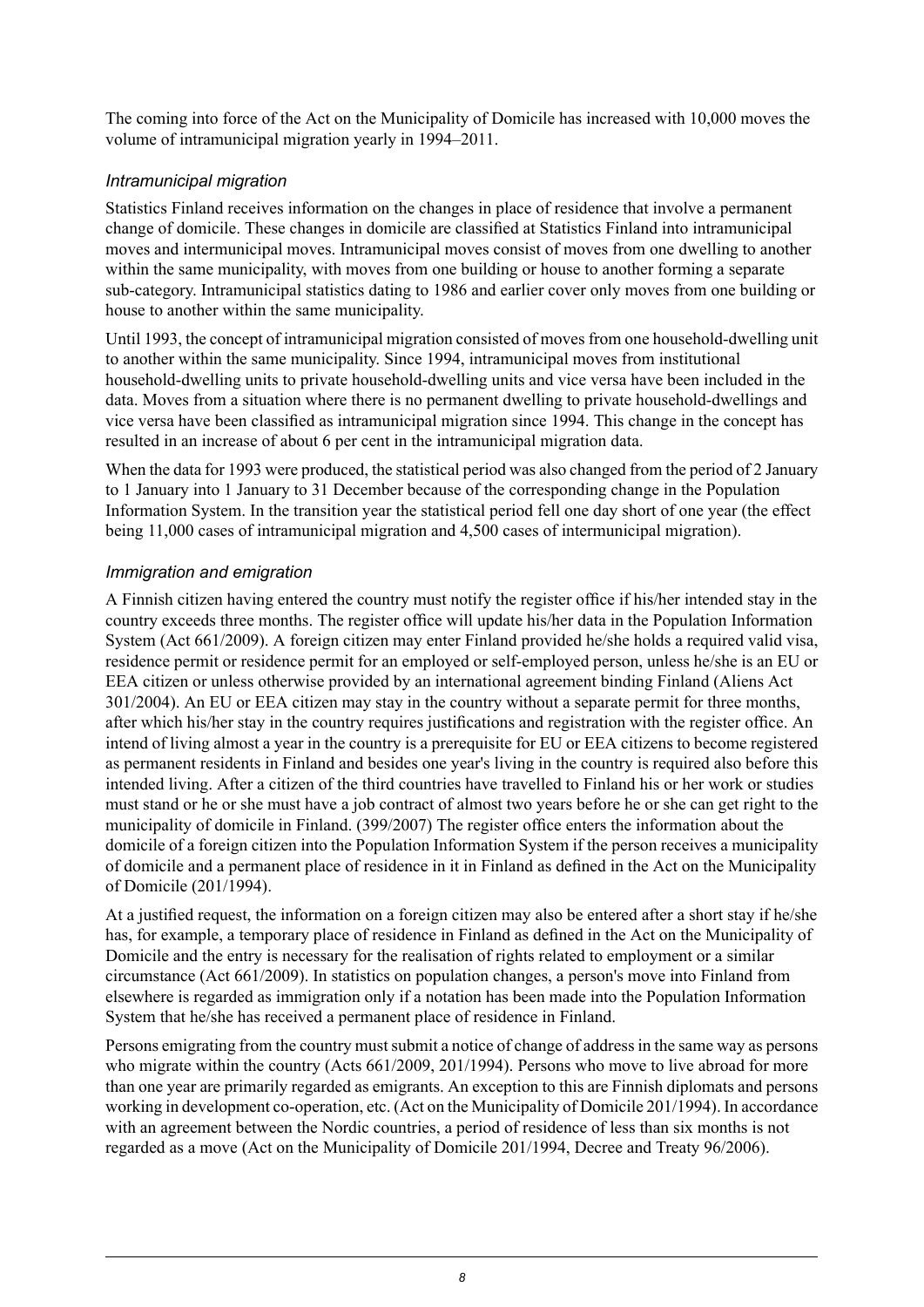When a person moves from one Nordic country to another, he/she must report his/her move to the local register authority of the country of entry, which will decide whether or not the person is registered as resident in the country of entry. The register authority of the country of entry informs the person concerned and the register authority of the country of exit about its decision. The date when the person has been entered into the local population register of the country of entry is recorded as the date of emigration in the population register of the country of exit (Act on the Municipality of Domicile 201/1994, Decree and International Treaty 96/2006).

#### *2. Methodological description of survey*

The main source used when producing Finnish population statistics is the Population Information System of the Population Information Centre. Local register office updates a Population Information System with information it gets from persons experiencing vital events and parishes of the Evangelical-Lutheran and Greek Orthodox churches. Hospitals send information of births and deaths in machine-language format to maintenance of Population Information System. Local courtstake information of decisions of adoptions and divorces dealt in the court into the Population Information System. The Finnish Immigration Services decide mostly about the granting of Finnish citizenships (the Nationality Act 359/2003) and enters data about the decisions into the Population Information System. Statistics Finland receives the updated data on vital events in machine-language format on a weekly basis.

The deadline for delivering data to Statistics Finland on vital events in the statistical year is the end of January of the following year. The exception to this is the data on stillbirths, which were expected by the end of August. Data on population changes in statistical year delivered to Statistics Finland after this date are included in the data of the following year.

#### *3. Correctness and accuracy of data*

In general, the Population Information System of the Population Register Centre can be considered very exhaustive as regards persons. In order that a person obtains a personal identity code, he or she has to be registered in the Population Information System. It is practically impossible to live in Finland without a personal identity code. A personal identity code is needed so that one can work legally, open a bank account, have dealings with authorities and so on. It can be safely assumed that Finland cannot have any substantial numbers of 'moonlighters' who receive their pay in cash for periods of over one year, for example. Staying in Finland for at least one year is the prerequisite for registering into the population of Finland.

After abolishment of yearly checking of domicile registers (January 1) in 1989 the Population Information System has been maintained only by notifications of changes to population information. Their correctness is determined by a reliability survey made on the addresses in the Population Information System.

The Population Register Centre charges Statistics Finland with the task of conducting yearly a sample survey on correctness of address information. Around 11,000 people are asked whether their address in the Population Information System is correct. In the 2011 survey, the address was correct for 99.0 per cent of the respondents.

In connection with municipal elections, returned notifications of voting sent to foreigners usually reveal around 1,000 persons who have moved from the country without giving notice and are thus still included in the Finnish population. The local register office removes them from the resident population in the Population Information System before the following turn of the year.

### *4. Timeliness and promptness of published data*

Final vital statistics are published yearly in April to May, except for those on stillbirths, which are released in September. Since 1999 the regional division used has been that of the first day of the following year. Thus the municipalities that unite on the first day of the new year are already combined in the statistics on the last day of the previous year. Information on the vital statistics of the united municipalities before the unification is available from 2003 onwards.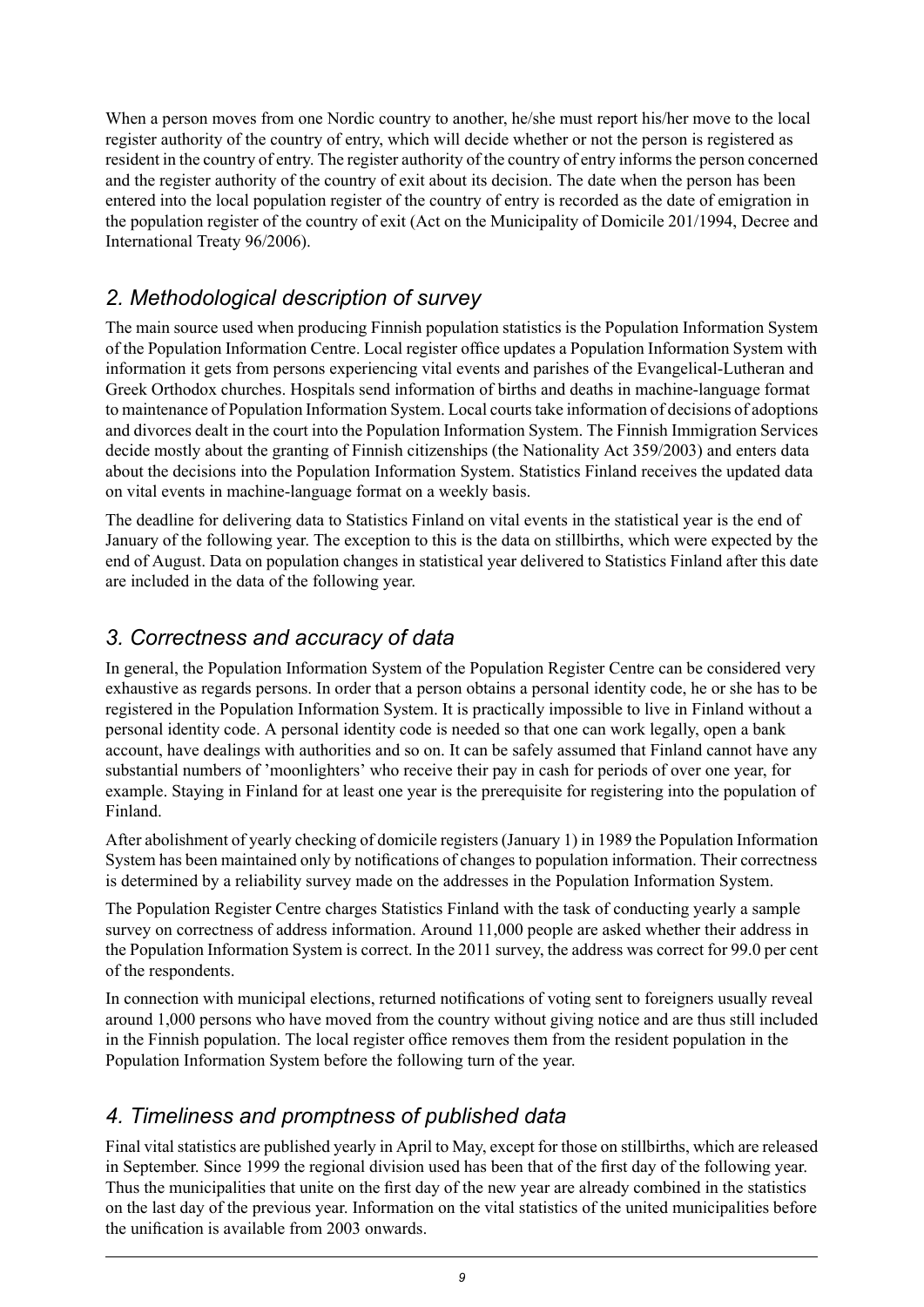Preliminary statistics of population changes by municipality is released quarterly always at the end of the month following the previous quarter. Summary data of monthly population changes an population is released every month three weeks after the end the month. Preliminary population statistics by municipality are available by month. Monthly statistics of population changes is chargeable statistics and it is released monthly.

#### *5. Accessibility and transparency/clarity of data*

Basic population data are available in electronic form by municipality or with larger regional divisions than municipality in Statistics Finland's free Statistical Database on the internet.

[http://tilastokeskus.fi/tup/tilastotietokannat/index\\_en.html](http://tilastokeskus.fi/tup/tilastotietokannat/index_en.html)

The chargeable information service contains more specified information about the population by sub-area of municipality, for example.

The Altika statistical service also includes municipality-specific population data from 1975 onwards.

### *6. Comparability of statistics*

Comparable regional vital statistics series are available free from 1987. The tables always indicate which regional division is used.

Vital statistics data on the numbers of births, deaths and marriages contracted are available from 1749 onwards. From 1773 there are data about mothers having given birth by five-year age group and from 1936 about all children born by age of mother. After the statistical revision of 1877 collection of data on deaths was started by one-year age group, which made it possible to begin calculation of accurate mortality and lifetime tables from the 1880s onwards. On account of this statistical revision, annual collection of data on migration and divorces was also started.

Compilation of statistics on immigrants based on lists of passports began in 1900 and continued until 1984. From 1945 there are data on the total volume of migration between Finland and foreign countries derived from statistical materials of other countries. The migration statistics between the Nordic Countries improved in 1969, when the so-called Inter-Nordic Migration Form wasintroduced. Production ofstatistics on migration outside the Nordic Countries improved further in 1985, when the obligation to notify was extended to emigrants.

Population data by municipality are available in electronic form in the Altika information service from 1975 onwards. The population time series in the free "Väestö" online service begin from the year 1980 or 1987. Vital statistics time series for the whole country is available from 1749.

### *7. Coherence and consistency/uniformity*

Statistics Finland's other statistics use the data of demographic statistics as basic information on population. Consequently, Statistics Finland's other statistics correspond to demographic statistics.